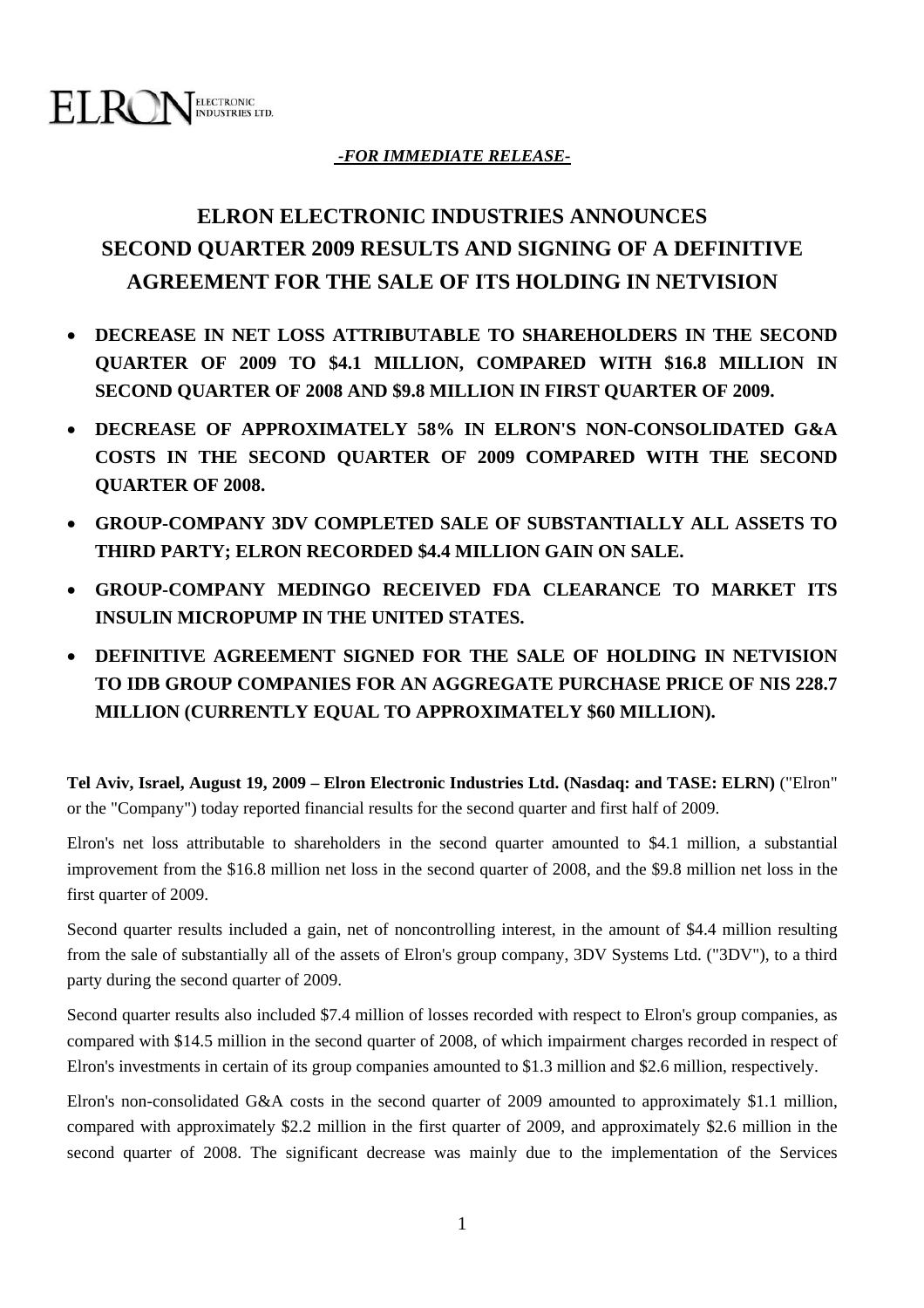### ELROI ELECTRONIC<br>INDUSTRIES LTD.

Agreement with Discount Investment Corporation Ltd. ("DIC"), which was approved by the shareholders of the Company on April 22, 2009.

Elron's net loss attributable to shareholders in the first half of 2009 amounted to \$14 million, a substantial improvement from the \$29.9 million net loss in the comparable period last year. Results for the first half of 2009 include the gain resulting from 3DV's sale of assets, offset by losses recorded with respect to Elron's group companies in the amount of \$15 million, compared with \$25.6 million in the first half of 2008, of which impairment charges recorded in respect of Elron's investments in certain of its group companies amounted to approximately \$2.1 million and approximately \$2.7 million, respectively.

Elron's non-consolidated G&A costs in the first half of 2009 amounted to approximately \$3.3 million, compared with approximately \$5.3 million in the first half of 2008.

The decrease in losses recorded with respect to Elron's group companies resulted mainly from the adoption of SFAS 160, "Noncontrolling Interests in Consolidated Financial Statements" ("FAS 160") as reported in the first quarter of 2009, which affected Elron's accounting for allocation of losses to noncontrolling shareholders in its subsidiaries, reducing Elron's share in losses of its consolidated companies.

#### **NOTABLE DEVELOPMENTS SUBSEQUENT TO THE SECOND QUARTER OF 2009**

#### **SALE OF ELRON'S HOLDINGS IN NETVISION:**

Further to Elron's previous announcements on May 20, 2009, July 5, 2009, and August 16, 2009, Elron today entered into a definitive agreement with DIC and Clal Industries and Investments Ltd. ("CII"), according to which DIC and CII agreed to acquire from Elron its approximately 15% holding in NetVision Ltd. ("NetVision"), a provider of communication services in Israel, at a price per share of NIS 49.6 (currently equal to approximately \$13.0), and for an aggregate consideration of approximately NIS 228.7 million (currently equal to approximately \$60 million), taking into account an adjustment for dividends recently announced by NetVision, which will be received by Elron. The agreement was approved by Elron's Audit Committee and the Board of Directors. All figures in US Dollars stated above and below have been translated for convenience purposes at the representative rate of exchange prevailing on August 18, 2009 according to which \$1.00 equaled NIS 3.824.

DIC and CII are both majority-owned subsidiaries of IDB Development Ltd. DIC and CII currently hold approximately 31% and approximately 24%, respectively, of NetVision's outstanding ordinary shares. DIC holds approximately 49% of Elron's outstanding ordinary shares.

The purchase price was determined in negotiation between the parties based on a valuation received from an independent appraiser which was jointly appointed by Elron, DIC and Clal, and further supported by a fairness opinion of an independent party, which was retained by Elron for such purpose, which concluded that the purchase price is fair and reasonable, from a financial point of view, to Elron's public shareholders.

The completion of the transaction is subject to obtaining shareholder approval of each of Elron, DIC and CII and applicable regulatory approvals. Additional details regarding the transaction will be included in a proxy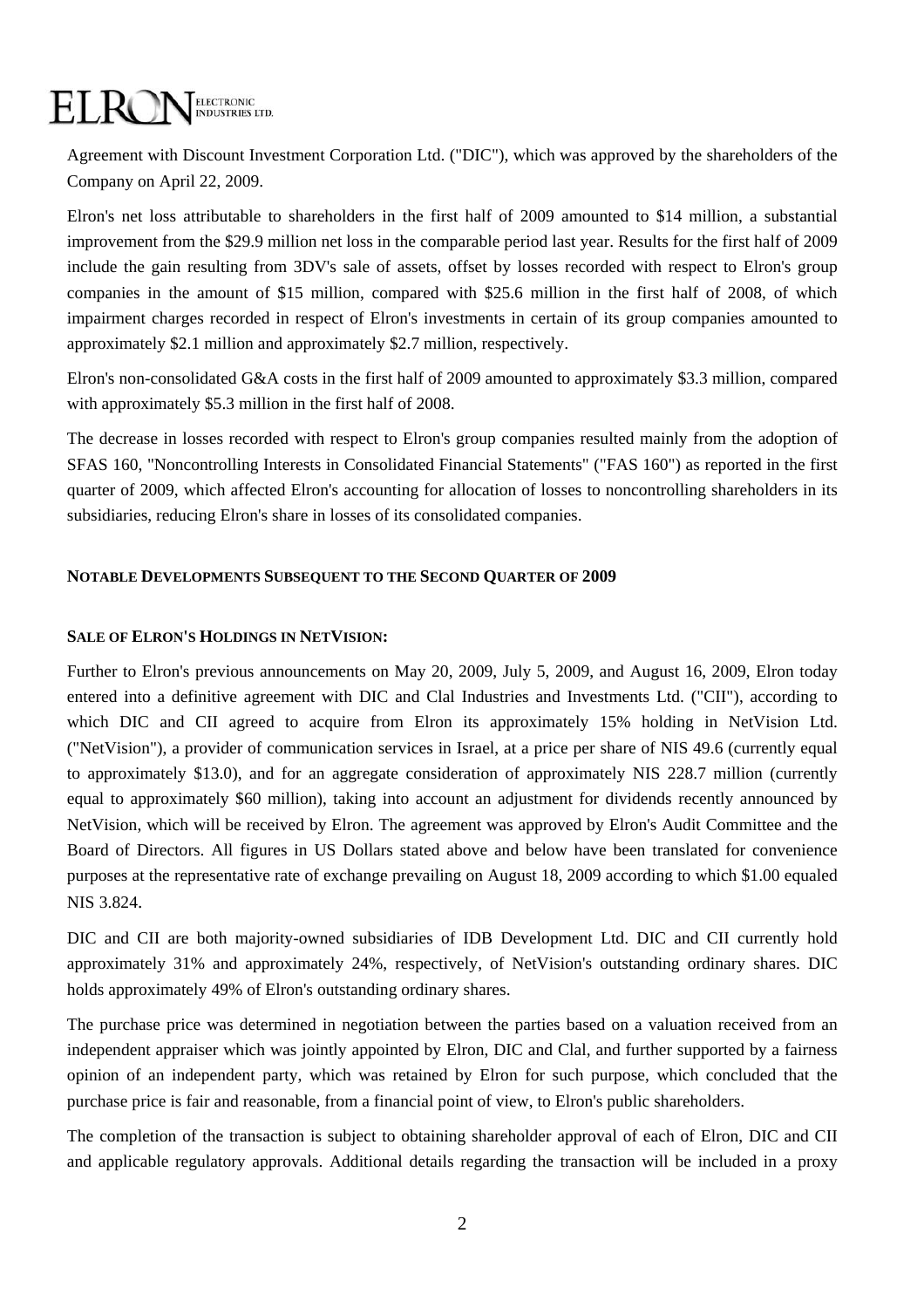## ELECTRONIC<br>INDUSTRIES LTD. EL RC

statement to be published by Elron in connection with its shareholders meeting for the purpose of obtaining its approval.

Upon the completion of the transaction, Elron expects to record a gain, currently estimated at up to approximately \$30 million. This estimated gain is based on NetVision's shareholders' equity as of June 30, 2009 and the current US Dollar/New Israeli Shekel exchange rate, and is subject to the effects of changes in NetVision's shareholders' equity and the US Dollar/New Israeli Shekel exchange rate until the completion date of the transaction.

There is no assurance of the occurrence or timing of the transaction.

#### **MEDINGO RECEIVES FDA CLEARANCE TO MARKET ITS INSULIN MICROPUMP IN THE UNITED STATES:**

On July 29, 2009, Elron announced that Medingo Ltd. ("Medingo") received clearance from the U.S. Food and Drug Administration ("FDA"), to market its Solo™ MicroPump Insulin Delivery System in the United States. Medingo introduced the Solo MicroPump at the American Association of Diabetes Educators Meeting which took place in Atlanta, Georgia, at the beginning of August 2009. Medingo is currently considering alternatives for its go-to-market strategy and product launch timing, and plans to initiate a limited user experience program in a certain territories in early 2010.

#### **LIQUIDITY, INVESTMENTS & SHAREHOLDERS' EQUITY:**

As of June 30, 2009, Elron's non-consolidated cash balance amounted to approximately \$9.1 million compared with \$4.0 million at December 31, 2008. As of June 30, 2009, Elron's long-term loans, not including loans of its subsidiaries, amounted to \$45.4 million. This includes \$9.0 million of loans received during the first half of 2009 from DIC.

During the first half of 2009 Elron and RDC – Rafael Development Corporation, its subsidiary, invested an amount of approximately \$15 million in its group companies.

During the first half of 2009 Elron received dividends from Given Imaging Ltd. and NetVision in the aggregate amount of approximately \$7.1 million.

Shareholders' equity attributable to shareholders at June 30, 2009, was approximately \$158.8 million, which represented approximately 63% of Elron's total assets, compared with approximately \$173.8 million, which represented approximately 68% of Elron's total assets, at December 31, 2008.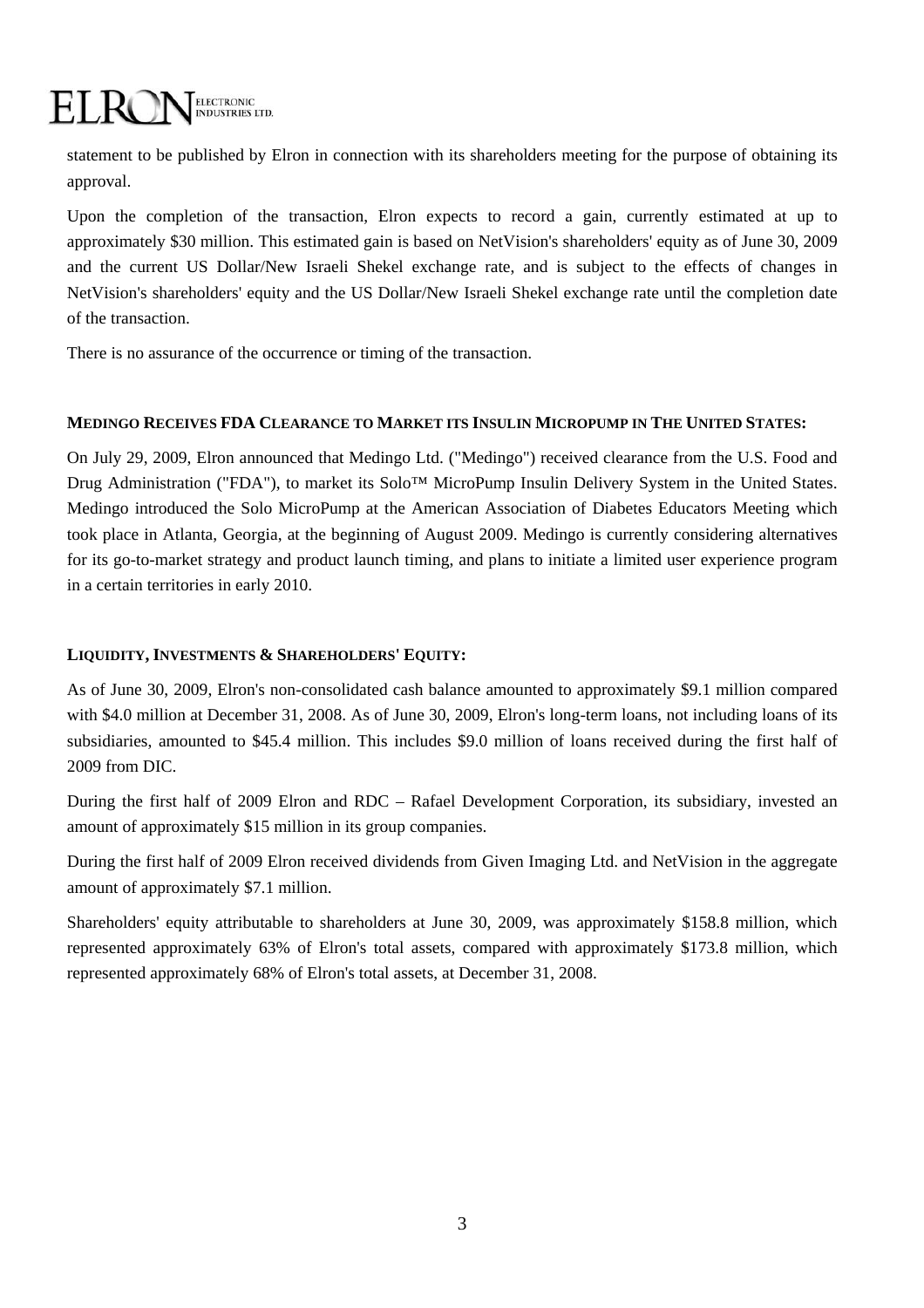### ELECTRONIC<br>INDUSTRIES LTD. EL RC

**ABOUT ELRON ELECTRONIC INDUSTRIES**:

*Elron Electronic Industries Ltd. (TASE & NASDAQ: ELRN), a member of the IDB Holding group, is a high-technology holding company traded in the Nasdaq and in the Tel-Aviv Stock Exchange. Elron's group companies currently comprise a diverse range of publicly-traded and privately held companies primarily in the fields of medical devices, information & communications technology, clean technology and semiconductors. Included in our group companies are well established companies who are leaders in their fields, such as Given Imaging and 013 NetVision, together with innovative start-up companies who possess growth potential in Israel and the rest of the world. For further information, please visit [www.elron.com](http://www.elron.com/).* 

#### **COMPANY CONTACT:**

Rinat Remler, Vice President & CFO Elron Electronic Industries Ltd. Tel. 972-3-6075555 elron@elron.com

*Any statements in this press release that may be considered forward-looking statements are subject to risks and uncertainties that could cause actual results to differ materially. These risks include, but are not limited to the impact of: the global financial crisis and economic downturn on Elron and its group companies, any decrease in the market value of Given Imaging, the continuing losses incurred by certain group companies, the need of Elron's group companies for additional capital in order to reach profitability, the possibility of further impairment charges and other risk factors detailed from time to time in the Company's Annual Report on Form 20-F and other periodic reports filed by the Company with the Securities and Exchange Commission, which the Company urges investors to consider. The restricted availability of financing for young technology companies, the limited availability of profitable "exits" and the increased volatility in the securities markets may affect our business results and compliance with bank covenants. Elron assumes no obligation to update the information in this press release and disclaims any obligation to publicly update or revise any such forward-looking statements to reflect any change in its expectations or in events, conditions, or circumstances on which any such statements may be based, or that may affect the likelihood that actual results will differ from those set forth in the forwardlooking statements. Reference to Elron's website above does not constitute incorporation of any of the information thereon into this press release.* 

#### **\*\*\*\* FINANCIAL TABLES FOLLOW \*\*\*\***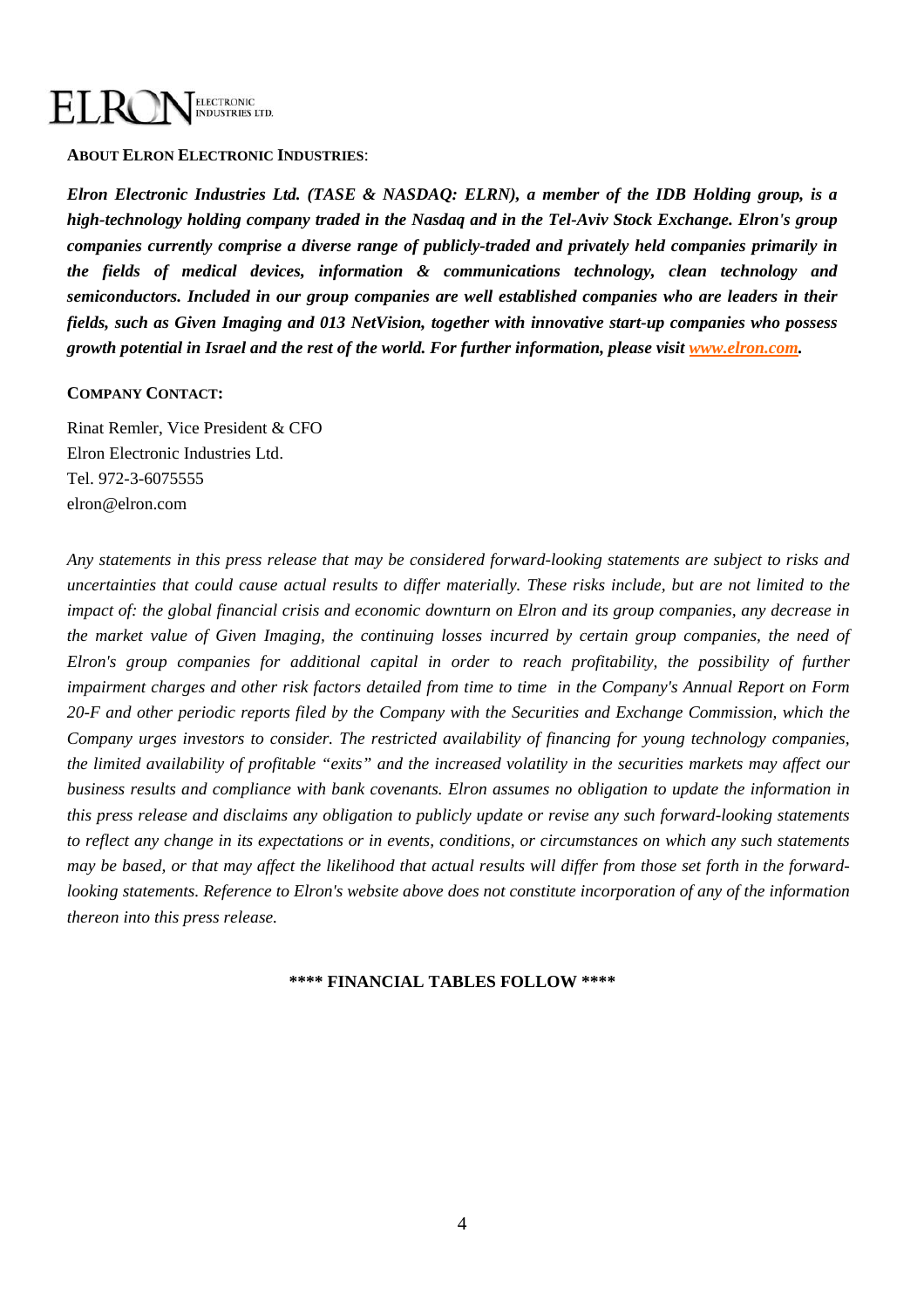

#### **ELRON ELECTRONIC INDUSTRIES LTD. AND ITS SUBSIDIARIES**

#### **CONSOLIDATED BALANCE SHEETS**

### **U.S. dollars in thousands, except share and per share data**

|                                                                                                                                                                                                | <b>June 30,</b><br>2009<br><b>Unaudited</b> |    | December 31,<br>2008             |  |
|------------------------------------------------------------------------------------------------------------------------------------------------------------------------------------------------|---------------------------------------------|----|----------------------------------|--|
| <b>ASSETS</b><br><b>CURRENT ASSETS</b><br>Cash and cash equivalents<br>Restricted cash<br>Trade receivables<br>Other receivables and prepaid expenses                                          | \$<br>17,028<br>65<br>1,680<br>5,392        | \$ | 17,364<br>143<br>1,150<br>5,772  |  |
| Inventories<br>Total current assets                                                                                                                                                            | 2,977<br>27,142                             |    | 1,999<br>26,428                  |  |
| <b>INVESTMENTS AND LONG-TERM RECEIVABLES</b><br>Investments in affiliated companies<br>Investments in other companies and long-term receivables<br>Severance pay deposits<br>Other receivables | 144,087<br>67,171<br>2,103<br>331           |    | $*151,539$<br>$*64,088$<br>2,942 |  |
| Total investments and long-term receivables                                                                                                                                                    | 213,692                                     |    | 218,569                          |  |
| PROPERTY AND EQUIPMENT, NET                                                                                                                                                                    | 4,501                                       |    | 4,582                            |  |
| <b>INTANGIBLE ASSETS</b>                                                                                                                                                                       | 7,242                                       |    | 7,457                            |  |
| Total assets                                                                                                                                                                                   | \$<br>252,577                               | \$ | 257,036                          |  |

\*Adjusted retroactively based on APB 18, as if the equity method had been in effect with respect to the investment in Atlantium during all previous reported periods.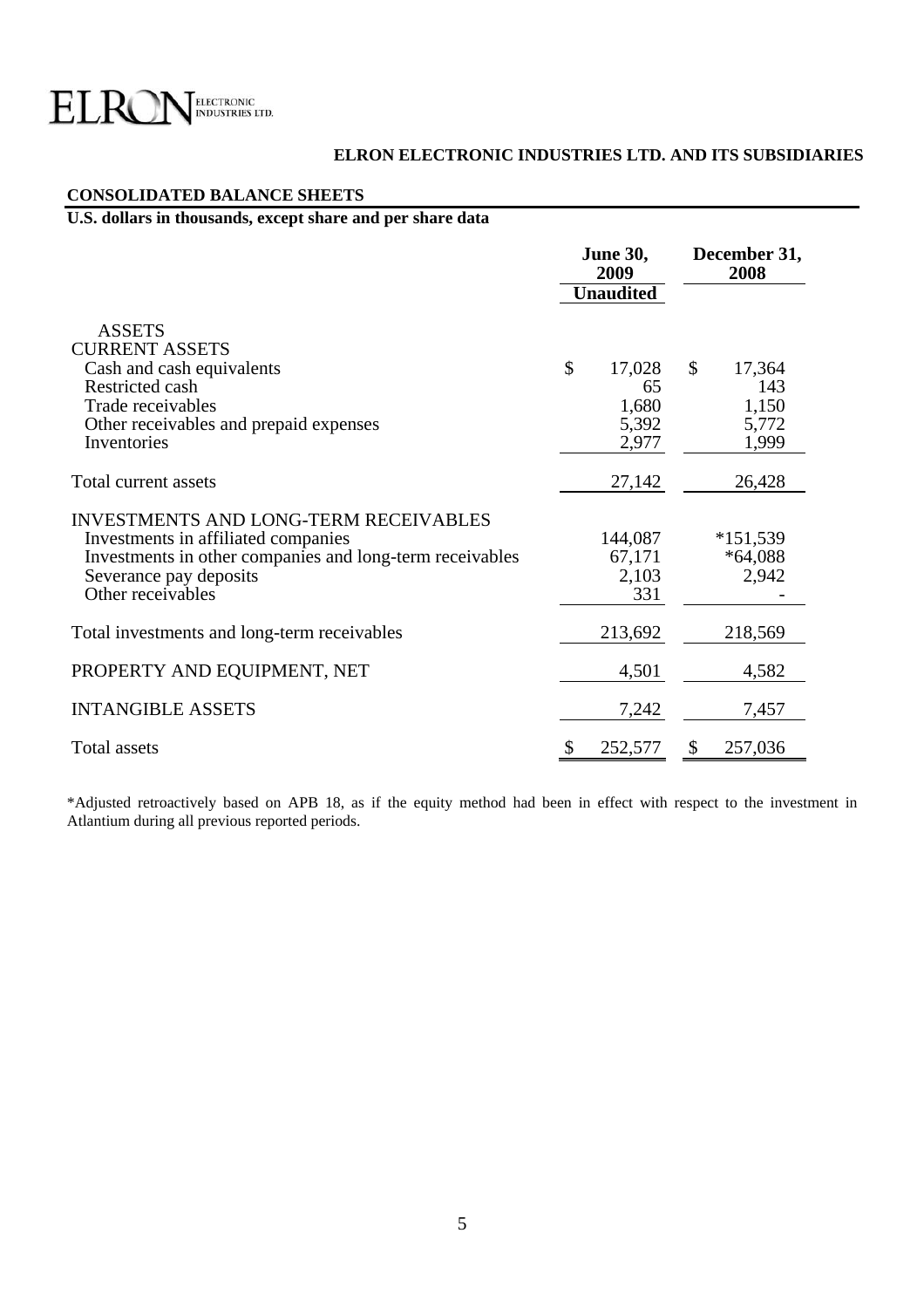

#### **ELRON ELECTRONIC INDUSTRIES LTD. AND ITS SUBSIDIARIES**

#### **CONSOLIDATED BALANCE SHEETS**

### **U.S. dollars in thousands, except share and per share data**

|                                                                                                                                                                                                                        | <b>June 30,</b><br>2009              | December 31,<br>2008                     |  |
|------------------------------------------------------------------------------------------------------------------------------------------------------------------------------------------------------------------------|--------------------------------------|------------------------------------------|--|
|                                                                                                                                                                                                                        | <b>Unaudited</b>                     |                                          |  |
| <b>LIABILITIES AND EQUITY</b><br><b>CURRENT LIABILITIES</b>                                                                                                                                                            |                                      |                                          |  |
| Short-term loans from banks and others<br>Current maturities of long-term loans from banks and others<br>Trade payables                                                                                                | \$<br>3,740<br>750<br>3,997          | $\mathcal{S}$<br>1,142<br>2,349<br>3,829 |  |
| <b>Current maturities of Convertible Debentures</b><br>Other payables and accrued expenses                                                                                                                             | 1,091<br>9,941                       | 11,846                                   |  |
| Total current liabilities                                                                                                                                                                                              | 19,519                               | 19,166                                   |  |
| <b>LONG-TERM LIABILITIES</b><br>Long-term loans from banks and others<br>Long-term loans from shareholders<br>Accrued severance pay and retirement obligations                                                         | 42,586<br>15,357<br>2,399            | 35,062<br>6,176<br>4,137                 |  |
| <b>Convertible Debentures</b><br>Other long term liabilities                                                                                                                                                           | 1,680<br>356                         | 2,161                                    |  |
| Total long-term liabilities                                                                                                                                                                                            | 62,378                               | 47,536                                   |  |
| CONTINGENT LIABILITIES, PLEDGES AND COMMITMENTS                                                                                                                                                                        |                                      |                                          |  |
| EQUITY:<br>Elron shareholders' equity:<br>Ordinary shares of NIS 0.003 par value; Authorized -<br>35,000,000 shares as of June 30, 2009 and December 31,<br>2008; Issued and outstanding: 29,650,017 shares as of June |                                      |                                          |  |
| 30, 2009 and December 31, 2008, respectively;<br>Additional paid-in capital<br>Accumulated other comprehensive income<br>Accumulative deficit                                                                          | 9,573<br>276,371<br>84               | 9,573<br>276,286<br>1,104                |  |
| Total Elron shareholders' equity<br>Noncontrolling interest                                                                                                                                                            | (127,213)<br>158,815<br>11,865       | $**$ (113,159)<br>173,804<br>$*16,530$   |  |
| Total equity                                                                                                                                                                                                           | 170,680                              | 190,334                                  |  |
| Total liabilities and equity                                                                                                                                                                                           | $\boldsymbol{\mathsf{S}}$<br>252,577 | 257,036<br>\$                            |  |

\* Reclassified according to FAS 160.

\*\* Adjusted retroactively based on APB 18, as if the equity method had been in effect with respect to the investment in Atlantium during all previous reported periods.